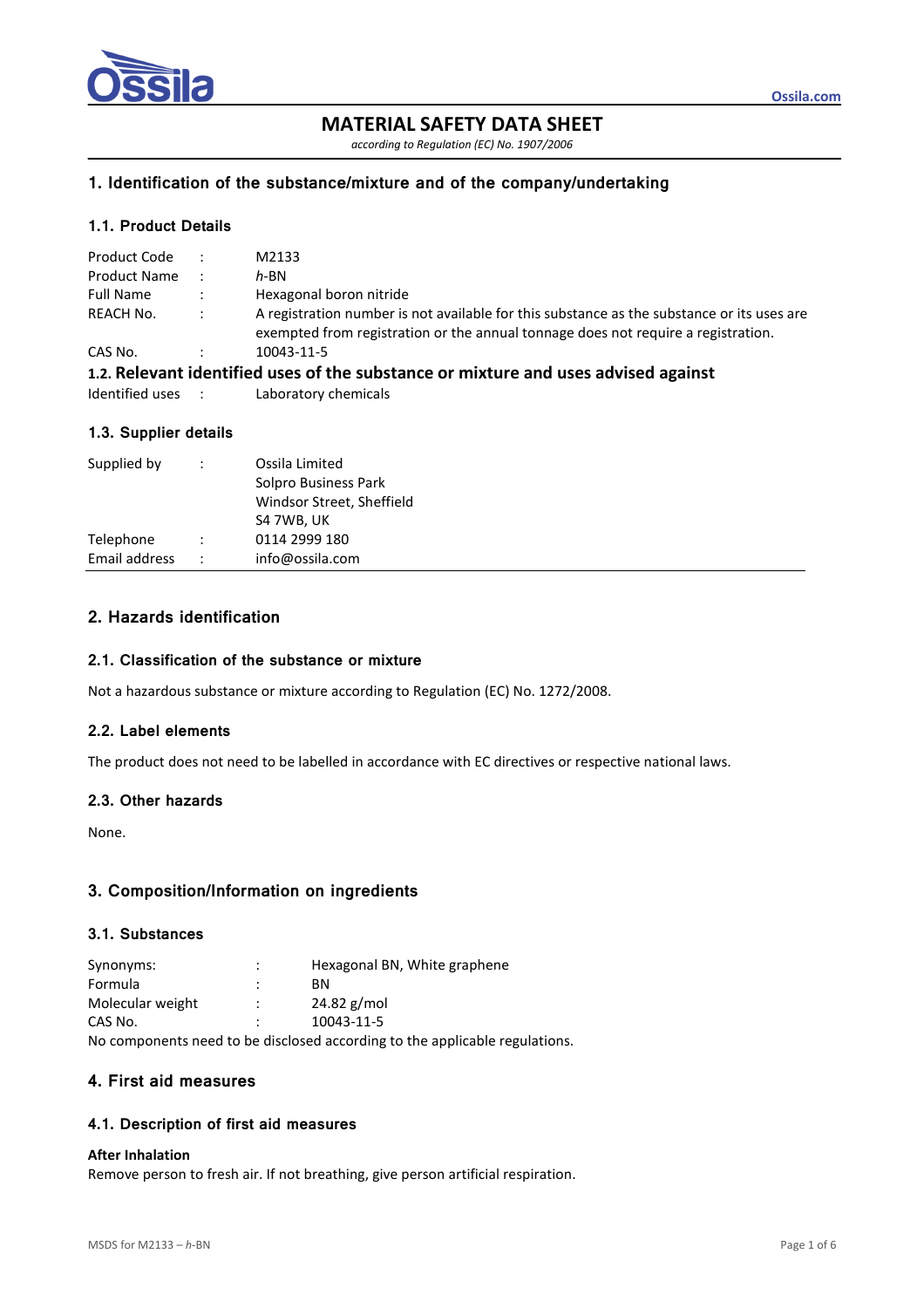**After skin contact**  Wash with soap and water.

**After eye contact**  Flush with copious amounts of water as a precaution.

**After Ingestion**  Rinse out mouth with water.

# **4.2. Most important symptoms and effects, both acute and delayed**

The most important known symptoms and effects are described in section 11.

### **4.3. Indication of any immediate medical attention and special treatment needed**

No data available.

# **5. Fire fighting**

### **5.1. Extinguishing media**

**Suitable extinguishing media**: Dry chemical, alcohol-resistant foam, carbon dioxide or water spray. Consult with local fire authorities before attempting large scale fire-fighting operations.

### **5.2. Special hazards arising from the substance of mixture**

**Hazardous combustion products:** Boron oxides, nitrogen oxides.

### **5.3. Advice for firefighters**

Wear a self-contained breathing apparatus if necessary. During a fire, irritating and highly toxic gases and vapours may be generated by thermal decomposition.

# **6. Accidental release measures**

### **6.1. Personal precautions, protective equipment and emergency procedures**

Wear personal protective equipment (section 8). Avoid dust formation. Ensure room is well ventilated.

### **6.2. Environmental precautions**

Do not let product enter drains.

### **6.3. Containment and cleaning**

Contain and clean up spill if safe to do so using an electrically protected vacuum cleaner or by wet brushing. Dispose of dry waste in closed container for proper disposal according to local regulations.

# **7. Handling and storage**

### **7.1. Precautions for safe handling**

Provide exhaust ventilation in places where dust is formed.

### **7.2. Conditions for safe storage, including any incompatibilities**

Store in a cool, dry and well-ventilated place inside of a tightly sealed container. Reseal containers that have been opened and keep upright to prevent leakage.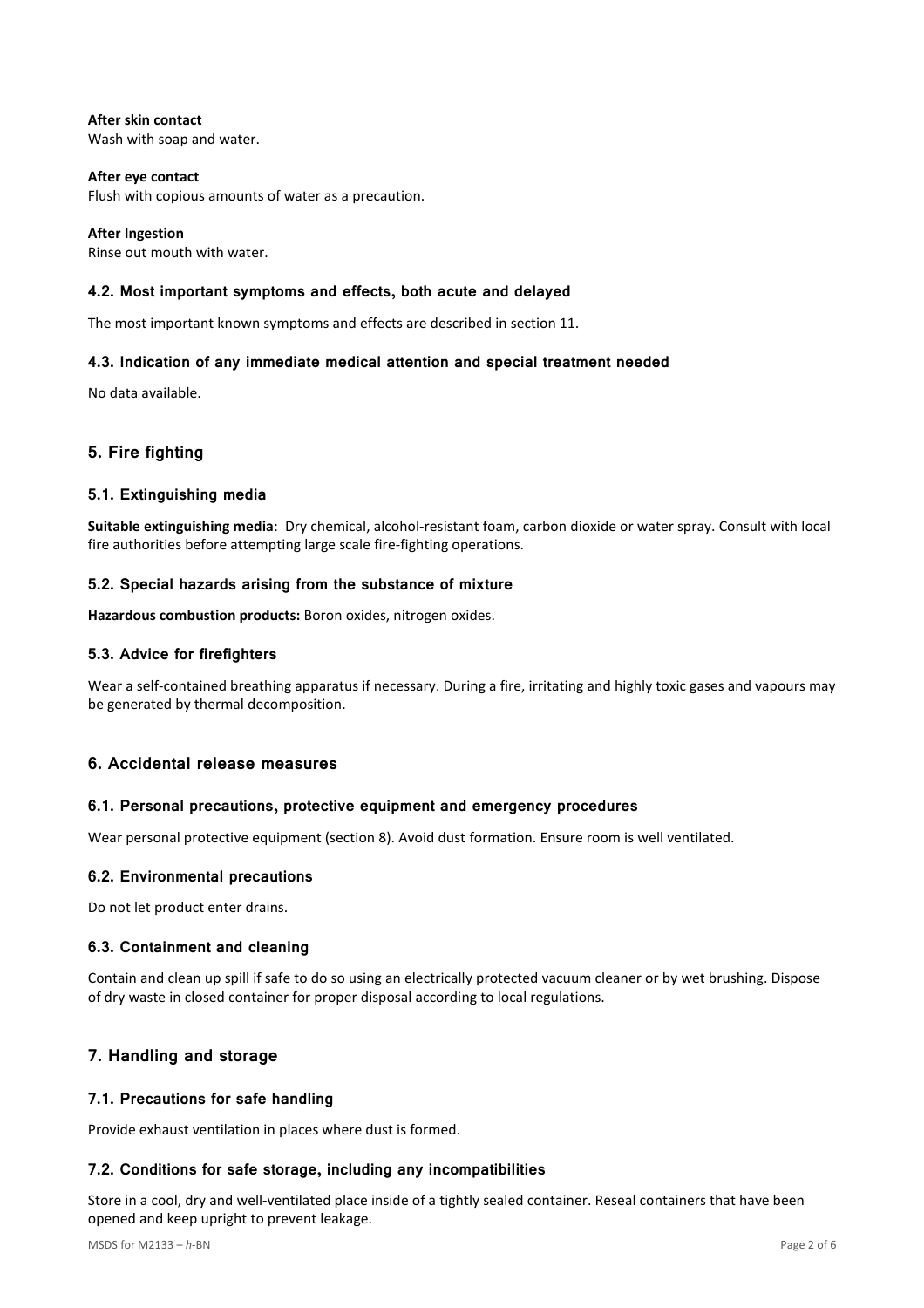### **7.3. Specific end uses**

Use in laboratories.

# **8. Exposure controls / Personal protection**

### **8.1. Control parameters**

### **Components with workplace control parameters**

Contains no substances with occupational exposure limit values.

### **Biological occupational exposure limits**

This product does not contain any hazardous materials with biological limits.

### **8.2. Exposure controls**

### **Engineering measures**

Handle in accordance with good industrial engineering/laboratory practices for hygiene and safety. Ensure eyewash stations and safety showers are close to the laboratory workstation. Ensure good general ventilation is present when handling the product.

### **Personal protective equipment**

**Eyes:** Wear safety glasses with side-shields conforming to appropriate government standards such as NOISH (US) or EN166 (EU).

**Skin**: Handle with appropriate gloves and use proper glove removal technique to avoid skin contact. Dispose of gloves in accordance with applicable laws. Wash and dry hands.

The selected protective gloves must satisfy the specifications of EU Directive 89/686/EEC and the standard EN 374 derived from it.

**Clothing:** Wear complete suit protecting against chemicals; the type of equipment should be appropriate for the concentration and amount of dangerous substance used.

**Respirators:** Where protection from nuisance dusts is needed, use type N95 (US) or type P1 (EN 143) dust masks or those approved under appropriate government standards such as NIOSH (US) or CEN (EU).

### **General hygiene measures**

Wash thoroughly after handling. Wash contaminated clothing before reuse.

# **9. Physical and chemical properties**

### **9.1. Information on basic physical and chemical properties**

| Appearance              |                | Colourless crystals   |
|-------------------------|----------------|-----------------------|
| Odour                   |                | No data available     |
| Odour threshold         |                | No data available     |
| рH                      | $\ddot{\cdot}$ | No data available     |
| Melting/freezing point  | :              | 3,000 °C (sublimates) |
| Boiling point/range     | $\ddot{\cdot}$ | No data available     |
| Flash point             | $\cdot$        | No data available     |
| Evaporation rate        | $\ddot{\cdot}$ | No data available     |
| Flammability            |                | No data available     |
| <b>Explosive limits</b> | $\ddot{\cdot}$ | No data available     |
| Vapour pressure         | $\ddot{\cdot}$ | No data available     |
| Vapour density          |                | No data available     |
| Relative density        |                | 2.1 g/cm <sup>3</sup> |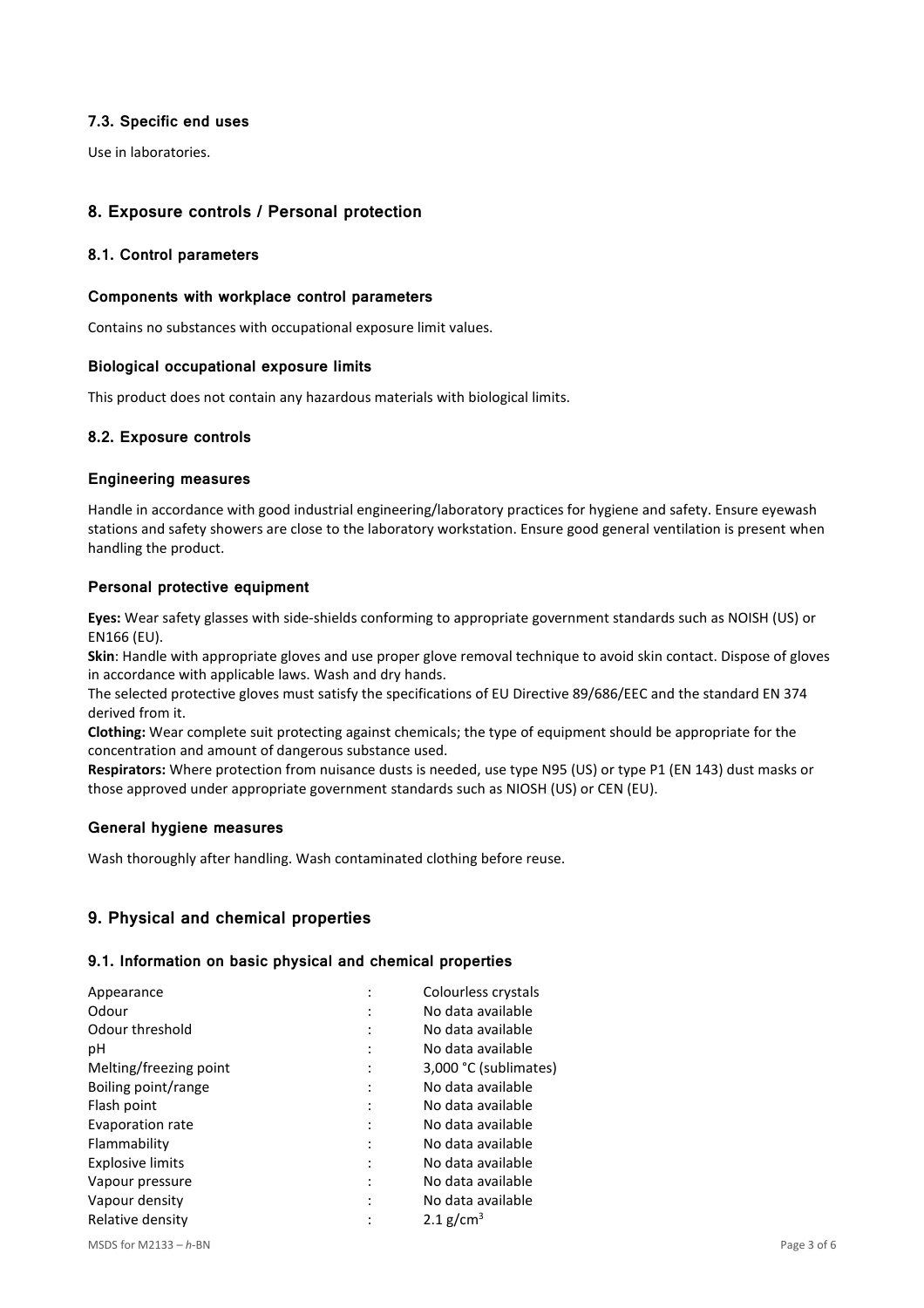| Solubility(ies)                        |                      | Insoluble in water |
|----------------------------------------|----------------------|--------------------|
| Partition coefficient: n-octanol/water | $\ddot{\phantom{a}}$ | No data available  |
| Autoignition temperature               | $\ddot{\phantom{a}}$ | No data available  |
| Decomposition temperature              | $\ddot{\phantom{a}}$ | No data available  |
| Viscosity                              | $\ddot{\phantom{a}}$ | No data available  |
| Explosive properties                   | $\ddot{\phantom{a}}$ | No data available  |
| Oxidising properties                   | $\ddot{\phantom{a}}$ | No data available  |

# **9.2. Other safety information**

No data available.

### **10. Stability and reactivity**

#### **10.1 Reactivity**

No data available.

#### **10.2. Chemical stability**

Stable under normal temperatures and pressures under recommended storage conditions.

#### **10.3. Possibility of hazardous reactions**

No data available.

### **10.4. Conditions to avoid**

No data available.

#### **10.5. Incompatible materials**

Strong oxidising agents.

### **10.6. Hazardous decomposition products**

No known hazardous decomposition products.

# **11. Toxicological information**

#### **11.1. Information on toxicological effects**

**Acute toxicity**  No data available. **Skin corrosion/irritation**  No data available. **Serious eye damage/eye irritation**  No data available. **Respiratory or skin sensitization**  No data available. **Germ cell mutagenicity**  No data available. **Carcinogenicity**  No data available. **Reproductive toxicity**  No data available. **Specific target organ toxicity - single exposure**  No data available.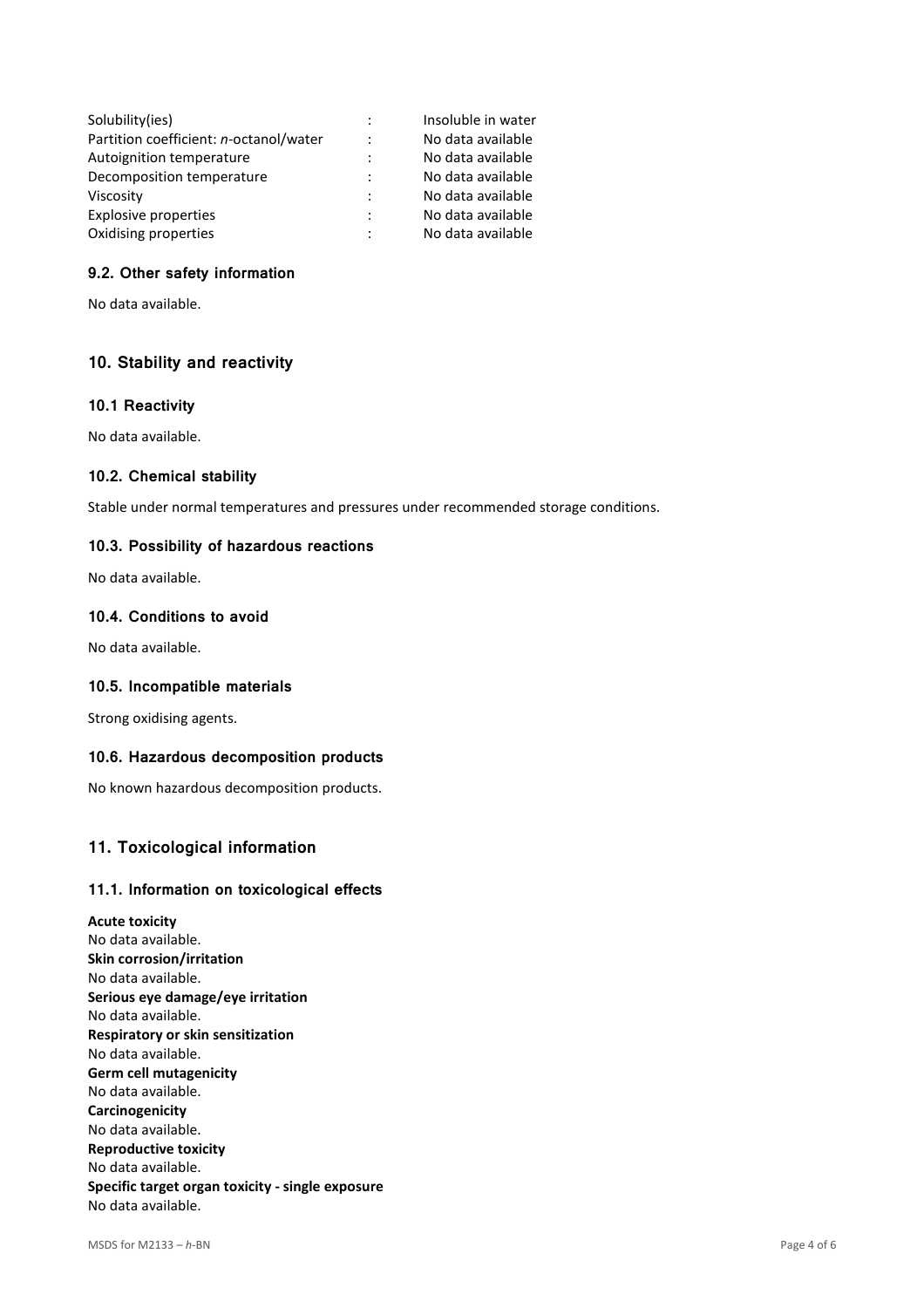**Specific target organ toxicity - repeated exposure**  No data available. **Aspiration hazard**  No data available. **Routes of exposure**  Eye contact, ingestion, inhalation, skin contact. **Signs and Symptoms of Exposure**  No data available.

To the best of our knowledge, the chemical, physical, and toxicological properties have not been thoroughly investigated.

# **12. Ecological information**

### **12.1. Toxicity**

No data available.

### **12.2. Persistence and degradability**

No data available.

### **12.3. Bioaccumulative potential**

No data available.

### **12.4. Mobility in soil**

No data available.

### **12.5. Results of PBT and vPvB assessment**

PBT/vPvB assessment not available as chemical safety assessment not required/not conducted.

#### **12.6. Other adverse effects**

No data available.

### **13. Disposal**

### **13.1. Waste treatment methods**

#### **Product**

Burn in a chemical incinerator equipped with an afterburner and scrubber. Observe all federal, state and local environmental regulations and directives on waste and hazardous waste. Offer surplus material to a licensed professional waste disposal professional.

#### **Contaminated packaging**

Dispose of as unused product.

# **14. Transport**

Non-hazardous for road, air and sea transport.

**IATA:** Not regulated as a hazardous material. **IMO:** Not regulated as a hazardous material. **RID/ADR:** Not regulated as a hazardous material.